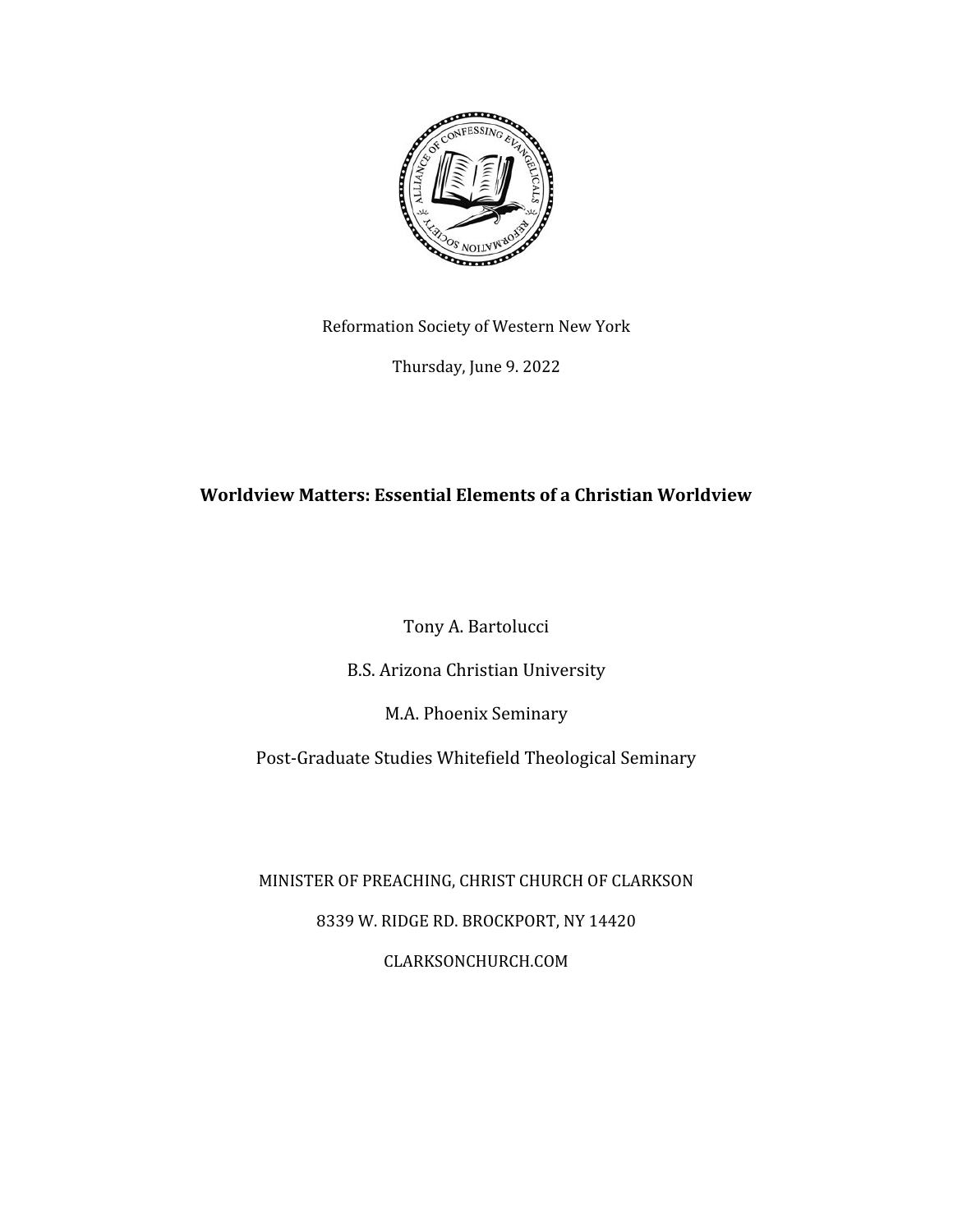#### Worldview Matters

 From the time of my college years, I have come to appreciate the importance of education. While I had ambitions then to pursue a formal teaching career, God had other plans. Instead I found myself doing something I thought I would never do: pastoral ministry. Being a scholar in the pastorate makes being one outside of it quite difficult.<sup>1</sup> There have been men who have done it, men from past history like Martin Luther, but one can imagine being a full-time pastor and also serving as a full-time scholar at a theological institution. You don't see many doing that today. However, I take great pleasure in being a scholar within the pastorate.<sup>2</sup>

In keeping with education, the Bible places great emphasis on the mind: what we think as well as how we think. I see this especially needful in a post-Christian culture, one that is increasingly hostile to Christianity. Our coinage may read "In God We Trust," but that is far from reality. Our coins may as well be stamped, "In Science We Trust." The scientists have become our saviors, a 21st century version of theologians. That's not to say that science, properly understood, is antithetical to theism, namely Christian theism. Far from it. Christianity affords a worldview from which science can properly operate. However, modern-day science has largely evolved into scientism, a worldview of naturalism that is antithetical to Christianity.

 Meanwhile, it seems to me that we will see the proverbial noose continue to tighten around the church, impacting not only the church but the very existence of our nation as a constitutional republic. Indeed, we may be lurching toward global technocratic Marxism. Recent issues such as the LGBTQ+ agenda,globalism, all bathed in a lather of atheistic naturalism, are serving as a modern-day Tower of abortion on demand, identity politics, equality (defined by man, not God), climate change, and Babel where men become gods unto themselves. This tower, built as a monument to humanity, is fueled by a ubiquitous technological explosion.

<sup>&</sup>lt;sup>1</sup>I finished my M.A. in 2002. After twenty years (!) I am a dissertation away from earning a Th.D. <sup>2</sup>Helpful in this regard is the book by John Piper and D. A. Carson: *The Pastor as Scholar and* the Scholar as Pastor: Reflections on Life and Ministry (Wheaton, IL: Crossway, 2011).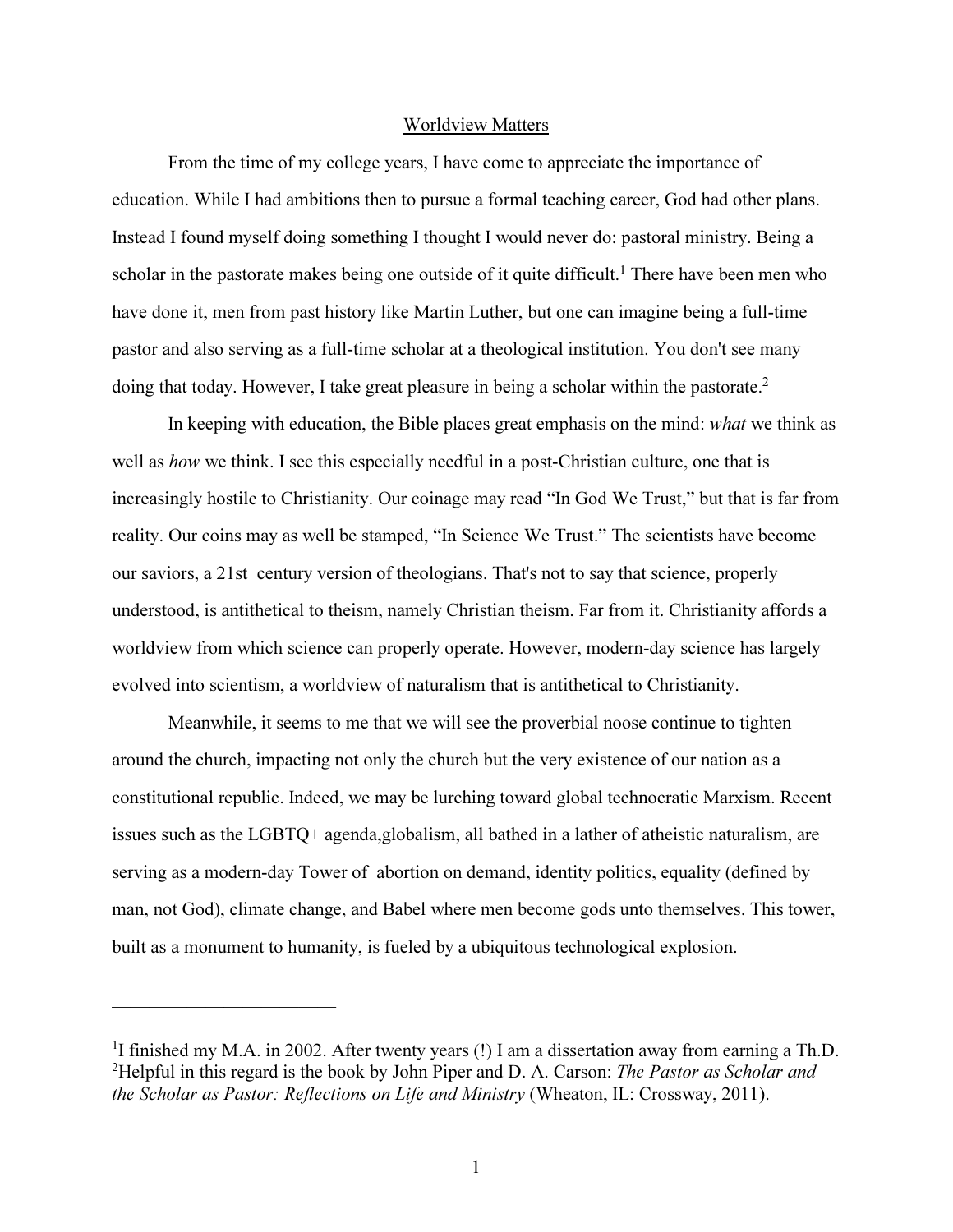#### Our Revolutionary Battle

It has been said that in a time of universal deceit, telling the truth is a revolutionary  $act<sup>3</sup>$ . We certainly live in a time of universal deceit. Therefore, let's be revolutionary in truth telling, but let's also take heed that the context within which Christ builds His church is one of war. Remember Ephesians chapter 6. The Apostle Paul, in closing that wonderful letter, exhorts the church with these words: "Put on<sup>4</sup> the full armor of God, so that you will be able to stand firm against the schemes of the devil. For our struggle is not against flesh and blood, but against the rulers, against the powers, against the world forces of this darkness, against the spiritual forces of wickedness in the heavenly places."<sup>5</sup>

 Christians are combatants in a spiritual war that hinges on the fulcrum of truth. I love 2 Corinthians 10:5 where it says that "we are destroying speculations and every lofty thing raised up against the knowledge of God, and we are taking every thought captive to the obedience of Christ." This is what the church of Jesus Christ is to be about: taking every false idea and concept captive to Christ's obedience. In that regard, our worldview matters.

#### What is a Worldview?

 The late Christian philosopher, Dr. Ronald Nash, to whom I am greatly indebted in my worldview studies, wrote this, "I am convinced . . . that few Americans have been taught to think in terms of worldviews. . . . No believer today can be really effective in the arena of ideas until he or she has been trained to think in worldview terms."<sup>6</sup>

 What is a worldview? A simple definition is that a worldview is a lens through which every person views the central matters of human existence. There are five areas that sum up what

<sup>&</sup>lt;sup>3</sup>These words have been attributed to George Orwell, but apparently this connection is doubtful. See https://quoteinvestigator.com/2013/02/24/truth-revolutionary/ (accessed June 9, 2022). <sup>4</sup>Aorist middle imperative from ένδύω.

 ${}^{5}$ Ephesians 6:11–12. Unless otherwise noted, all Scripture references are taken from the New American Standard Bible: 1995 Update. La Habra, CA: The Lockman Foundation, 1995.  $6R$ onald H. Nash, *Worldviews in Conflict: Choosing Christianity in a World of Ideas* (Grand Rapids, MI: Zondervan, 1992), 9, 14.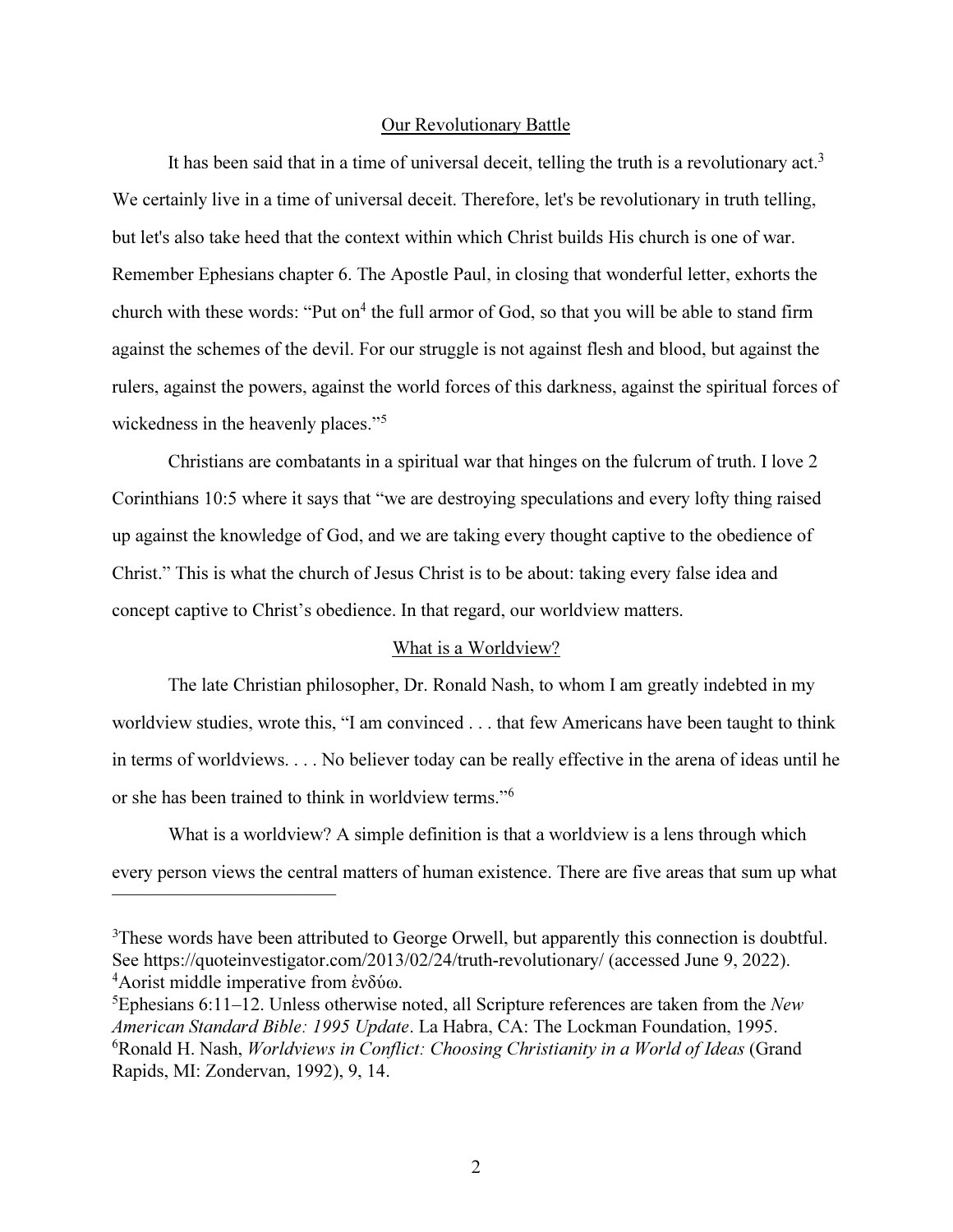these "central matters" consist of: 1) epistemology (knowledge); 2) theology (God); 3) humanity (mankind); 4) reality (metaphysics); and 5) morality (ethics).

 Everyone has a worldview regardless of whether they realize it. We all view the big issues of life through foundational presuppositions. For many, at least in the West, it's *naturalism*, the presupposition that our existence is contained within a closed system. This may be likened to a box. Everything that occurs does so within the box and may be explained by something else within the box. In this view, the God of the Bible does not exist. For many of those who claim belief in a god, he (or she) is an impersonal deity that does not providentially rule over creation.

 In contradistinction to the world at large, every Christian ought to be trained to think in worldview terms with the Bible as the foundational axiom.The old aphorism rings true here: "Give a man a fish and he'll eat for a day, teach a man to fish and he'll eat for the rest his life." Similarly, tell a Christian what to think and his learning will be limited in scope and power. Teach a Christian how to think, by the light of God's Word, and he will take the thoughts of men and devils captive to the obedience of Christ.

#### Epistemology (Knowledge)

 Again, let's look at those five key areas that directly relate to our existence. The first area is epistemology, a term that speaks to the philosophy of knowledge. Namely, how do we know? What do we know? By what means do we know? Is knowledge about the world even possible? Can we know anything about ourselves? Can we know anything with certainty, or is our existence relegated to the realm of relativity? (If so, how do we know that?) Are there absolutes that are true in every age for all people? Can we trust our senses? What role does reason play in epistemology? Is empirical science the only (or best) way to discern what's true? What is the relationship between reason and faith? These are all questions that relate to epistemology.

3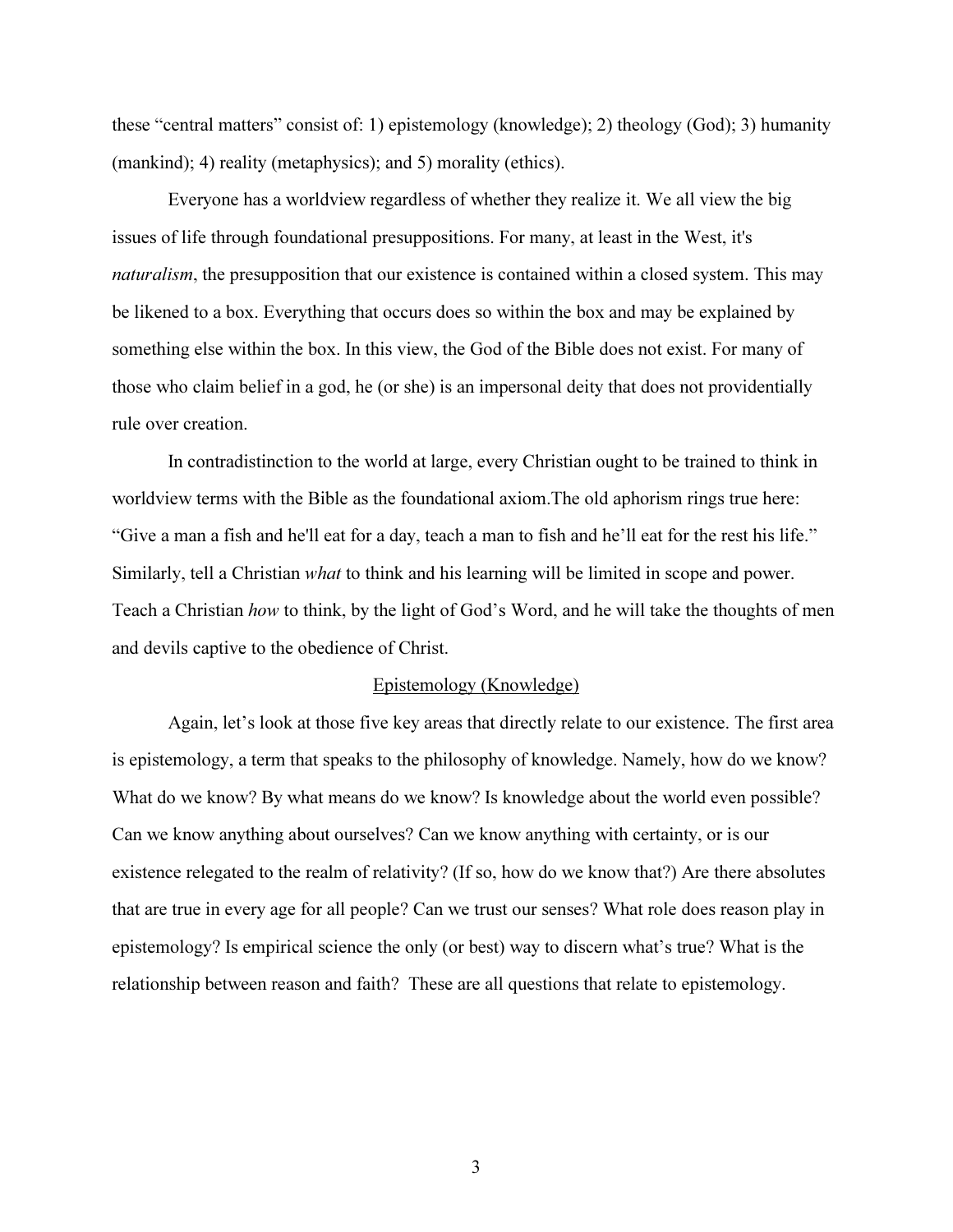#### Belief Precedes Knowledge

 A good place to begin in that regard is to affirm that we must believe something before we can know anything. This goes back to Augustine who rightly observed, "I do not seek to understand in order that I may believe, but rather, I believe in order that I may understand."<sup>7</sup> This maxim establishes the foundational role of presuppositions.

 Sometimes you will hear well-meaning people contend that we ought to think apart from any bias (or presuppositions). That is impossible. Everyone has bias. Everyone has presuppositions. Another way to put this is that everyone has a worldview, a lens through which they interpret life. No one is a *tabula rasa*, a blank slate. Everyone has what's termed in philosophy "a touchstone proposition," a foundational presupposition or axiom, in the form of a proposition, upon which all other beliefs are based. For example, my touchstone proposition is that I believe all of reality is informed by, and centered on, the Bible as God's Word.<sup>8</sup> Moreover, you don't defend a touchstone proposition. It's a presupposition that need not be proven.<sup>9</sup> It's a starting point—and if you have to defend it, then what you use in defense becomes the starting point.<sup>10</sup> This is not to say that evidences are unimportant. I will argue, however, that they are secondary. If my defense of the Bible rests on evidences, then I have risked treading upon the shaky ground of the empiricist. Therefore, one's touchstone proposition is the foundation upon which everything else rests.

#### What is a Touchstone?

————————————

 It may help to examine that word "touchstone." A touchstone originally referred to a piece of quartz that would be rubbed (a touch-stone) against a mineral thought to be gold. The

 ${}^{7}C$ redo ut intelligam. Similarly, C.S. Lewis once said that he doesn't believe in God because he sees Him, but it is through Him that he sees everything else.

<sup>&</sup>lt;sup>8</sup>This does not put God's mind before God Himself, but it does give me an inviolable understand of what and how God thinks.

<sup>&</sup>lt;sup>9</sup>This is referred to as a *properly basic* belief, one that does not require a defense. Belief in God, for example, is a properly basic belief.

 $10$ This is an issue I have with a purely evidentialist apologetic.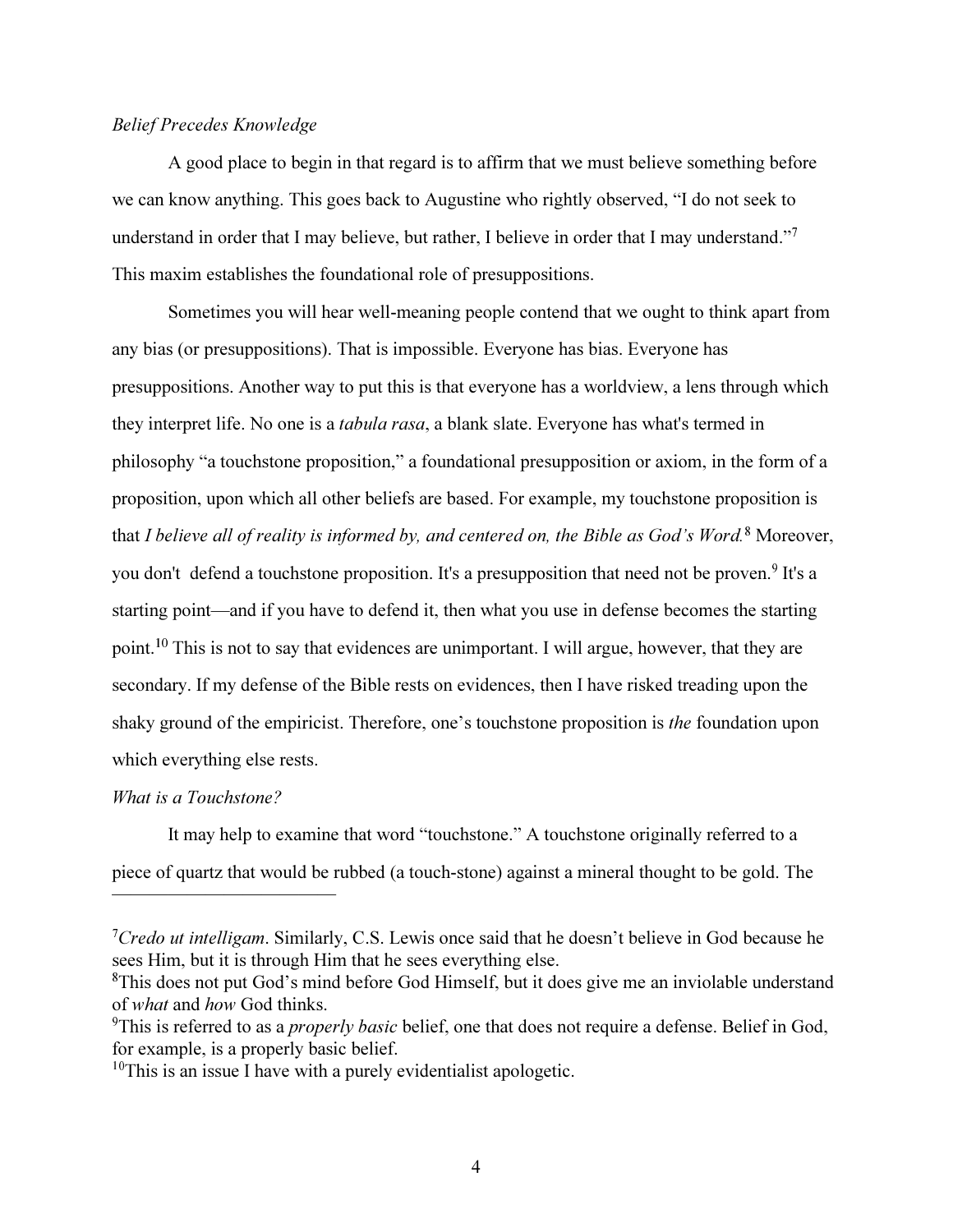color of the mark would help determine if the mineral was indeed gold. The word thereby came

to refer to a standard against which other things are judged. One writer puts it this way,

The touchstone proposition acts as a gatekeeper to the house of knowledge—or so it is hoped. What we count as knowledge has to pass the quality control of the touchstone proposition. Of course, and here's the rub, our chosen touchstone may be astray with the result that we are really in the dark but do not know it.<sup>11</sup>

Apologist John Warwick Montgomery tells a story that makes the point:

Once upon a time there was man who thought he was dead. His concerned wife and friends sent him to the friendly neighborhood psychiatrist. The psychiatrist determined to cure him by convincing him of one fact that contradicted his belief that he was dead. The fact that the psychiatrist settled on was the simple truth that dead men do not bleed, and he put him to work reading medical texts, observing autopsies, etc. After weeks of effort, the patient finally said, "All right! You've convinced me. Dead men do not bleed." Whereupon the psychiatrist struck him in the arm with a needle, and the blood flowed. The man looked with a contorted, ashen face and cried: "Good [Grief]! Dead men bleed after all!"<sup>12</sup>

The confused man in the story had an impregnable touchstone proposition and what he

experienced was not going to change it. However, a demonstrably false touchstone proposition

only serves to imprison one away from the truth. $^{13}$ 

#### Faulty Propositions

Many operate from the perspective of atheistic naturalism, that all of reality is confined to

that which can be empirically demonstrated.<sup>14</sup> That is, we live in a closed system. For an

example of atheistic naturalism, refer to my earlier "box" illustration. All of reality is confined to

a box and may only be explained by something else within the box. Therefore, the universe as we

know it was not created; it's eternal.<sup>15</sup> Therefore:

<sup>11</sup>"Do Christians Have a Worldview?" Accessed June 7, 2022. https://christoncampuscci.org/dochristians-have-a-worldview-full-article/2/.

<sup>&</sup>lt;sup>12</sup>John Warwick Montgomery, *The Suicide of Christian Theology* (Minneapolis: Bethany Fellowship, 1970), 122.

 $13$ It may be argued, for example, that if the Bible were to clearly propose something that violated a formal law of logic (Eg. the law of non-contradiction) it would cease to serve as a valid foundation for a touchstone proposition. I am grateful that this danger is mute.

 $14$ This, of course, ignores that there are truths we normally accept that cannot be so verified, such as facts of history or whether I like anchovies on my pizza (I do).

<sup>&</sup>lt;sup>15</sup>That's not to say that naturalists believe that the universe was eternal in its present form.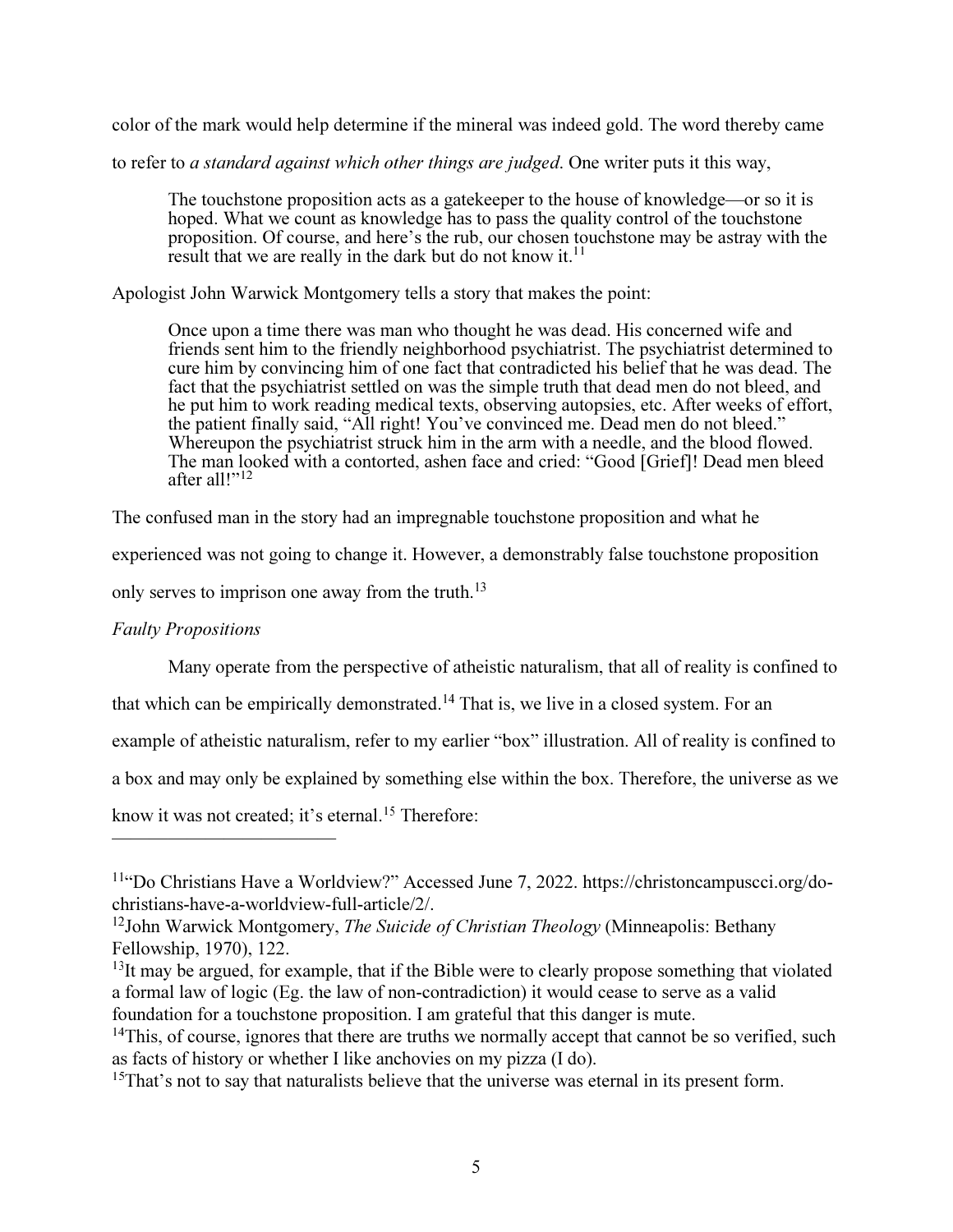- $\bullet$ God does not exist.
- - Miracles are not possible—and anything that appears miraculous has a naturalistic explanation "within the box." $16$
- -Darwinian evolution best explains creation.

Welcome to the American governmental education system! However, according to a biblical worldview, God created the box and stands outside of it. We live in an open system, not one which is closed.

 Other examples of faulty presuppositions include skepticism, the belief that we cannot know anything with certainty (a self-referentially absurd contention); solipsism, the belief that only self exists; the concept of *maya* in Hinduism, the belief that everything is an illusion; and Descarte's starting point of the self expressed in his famous *cogito ergo sum*. Other examples could be added. So whenever we talk about knowledge (substantival), or knowing (existential) we are within the realm of epistemology, an arena in which philosophers have wrestled for millennia.

## Knowledge is Possible

————————————

 A biblical worldview contends that knowledge—absolute knowledge—is possible, it exists. We are not captive to illusions. We live in a predictable, consistent universe that makes science possible. In fact, there's a reason why modern science emerged from a Christian base. There is a God-ordained order to the creation. Inductive inference, foundational to science indeed to life—finds its genesis in the will of the Triune God.<sup>17</sup>

 $16$ It is trusted that those phenomenon that defy present scientific explanation will one day be empirically verified. Thus, the naturalist, who accuses the theist of playing "God of the gaps" is guilty of playing "science of the gaps."

 $17$ David Hume argued that there is no philosophical basis for knowing that A will always follow B, a by-product of a faulty presupposition. Christians, on the other hand, know why there are consistencies in the creation, that by virtue of a Creator.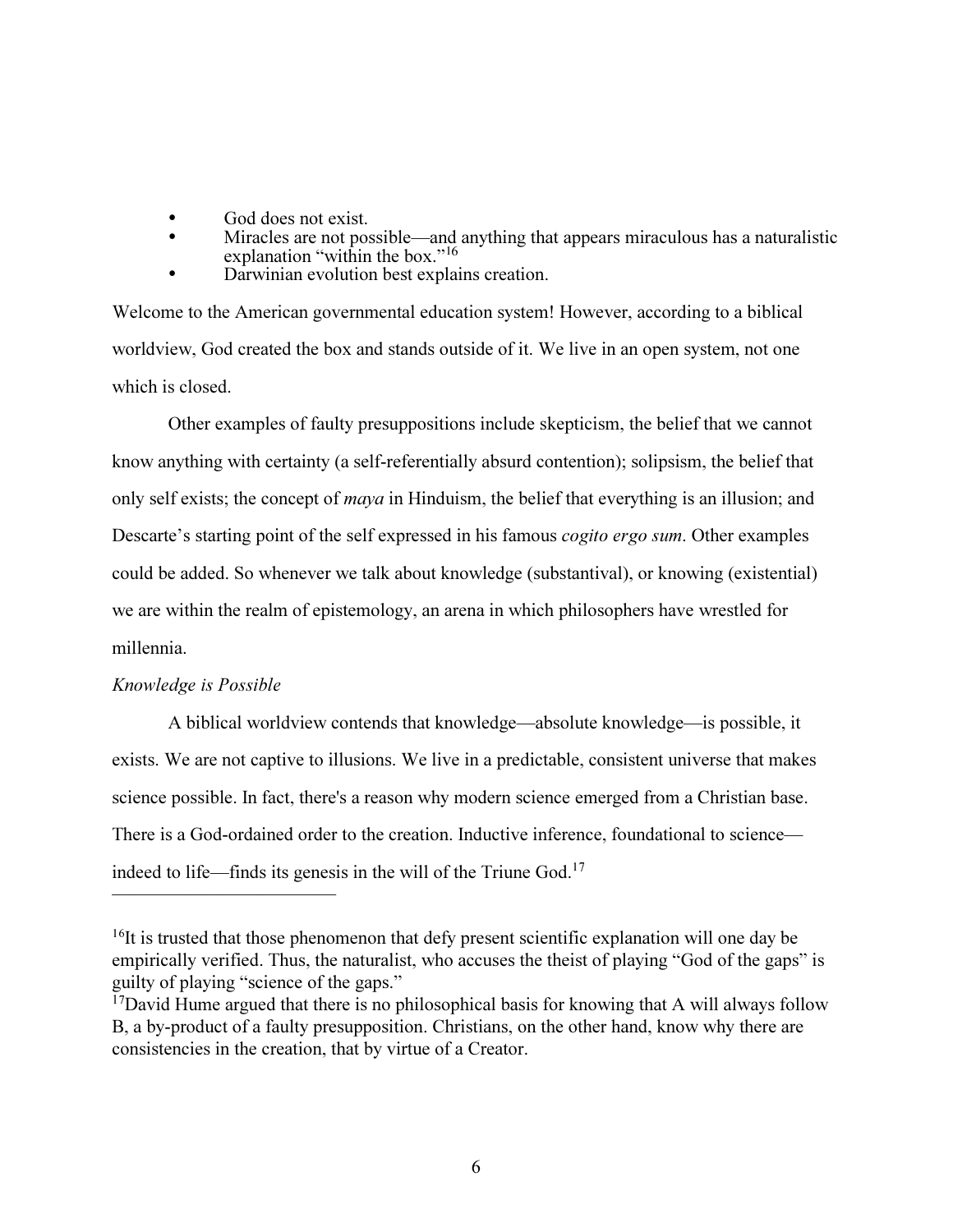The touchstone proposition for the Christian must be centered upon God's Word as contained in the canonical Scriptures. This thereby becomes the foundation, the axiom. God relates His mind in a way understandable to us. We can have knowledge, even absolute knowledge. $18$ 

#### Logic Foundational

————————————

 Logic becomes a key component of a biblical worldview. Take, for example, the law of non-contradiction. Formally stated, the law of non-contradiction states that A cannot be B and non-B at the same time and in the same sense. Practically speaking, it is impossible that a circle be a circle and a triangle at the same time, in the same sense. A denial of formal logic results in pure skepticism in which nothing can be proven and human life reverts to chaos. If the right side of the road can also be the left side of the road, it doesn't matter which side you drive on. If a red light can also be a green light, at the same time, in the same sense, we would have no idea if we are to stop or go. I contend that logic, deductive reasoning, the law of non-contradiction, are attributes of God, part of His nature as revealed in the Bible.<sup>19</sup>

 Consider something as simple as darkness and light. According to Genesis 1:4, God separated the light from the darkness. Light and dark represent two absolutes in that pure light cannot be pure darkness at the same time, in the same sense (the law of non-contradiction). 1 John 1:5 tells us that "God is light and in him there is no darkness at all." How could that be rationally understood if the Bible didn't uphold the law of non-contradiction? These are absolutes.

 $18$ One debate among Christian philosophers and theologians is whether God's knowledge is univocal or analogical. I confess that while I hold to univocality, I have not studied this issue in detail. It may be simplistic, but I think we have the same knowledge as God does in propositions such as  $2+2 = 4$ , or that David chose five smooth stones with which to slay Goliath. <sup>19</sup>Therefore, there are some things that God cannot do. God, for example, cannot sin. He also cannot swear by a name greater than Himself because there is no name greater than His (Hebrews 6:13). And because logic is integral to His nature, God cannot make 2+2 equal anything other than 4.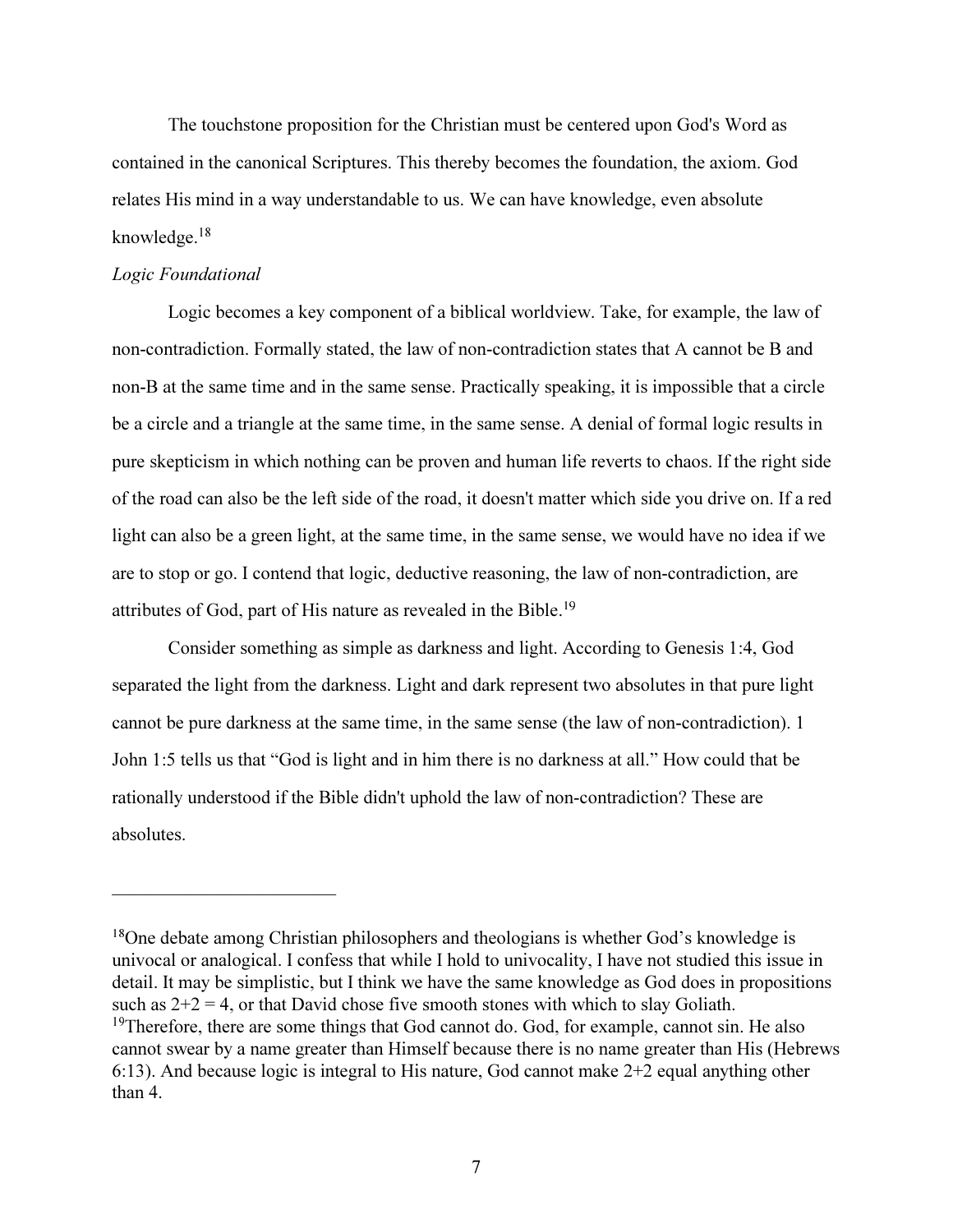#### The Bible and the Mind of God

 The Bible testifies to the fact that it is the very breath (θεοπνευστος), the very Word of God (2 Timothy 3:16). It is, therefore, foundational. The one holding to a Christian worldview must have the Bible as foundational to his or her touchstone proposition as that which answers the questions of our existence.

#### Theology (God)

The second key area that informs our worldview is theology, namely God.<sup>20</sup> Almost without exception, everyone has an opinion about God. Opinions vary as to His existence, whether one can know Him, whether He's benevolent or malicious, even as to His nature (Eg. is God triune or unitarian?).

#### What is God Like?

————————————

 Through the knowledge gained from the Bible we learn about the character of God and what He requires of his subjects. For example, we know that within the essence of the one God there are three, coequal, coeternal persons: Father, Son, and Holy Spirit. We know that God is holy, good, and sovereign. We know that mankind is fallen into sin and unable to save himself from his plight.<sup>21</sup> Indeed, he faces certain and eternal judgment. We know that God sent His Son, Jesus Christ, into the world to redeem a people for Himself. The question is, how can we know these things apart from our epistemological foundation, the Bible? This is why doctrinal statements such as the 1646 Westminster Confession of Faith have as their starting point the doctrine of Scripture.<sup>22</sup>

 Therefore, we know by virtue of our epistemic foundation that forms of dualism are out of the question, as are forms of polytheism and pantheism. We know that God is distinct from

<sup>&</sup>lt;sup>20</sup>We began with epistemology rather than theology because the Bible informs us as to the nature of God. Again, epistemology is foundational.

<sup>&</sup>lt;sup>21</sup>When I use the word "man" in this paper I am using it in the once commonly accepted sense of encompassing both male and female.

 $^{22}$ Certainly, every single person, even those without a biblical witness, have the testimony of creation that witnesses to God's existence and power (Romans 1-2). We call this general revelation. However, we need special revelation, the Bible, to know the specifics.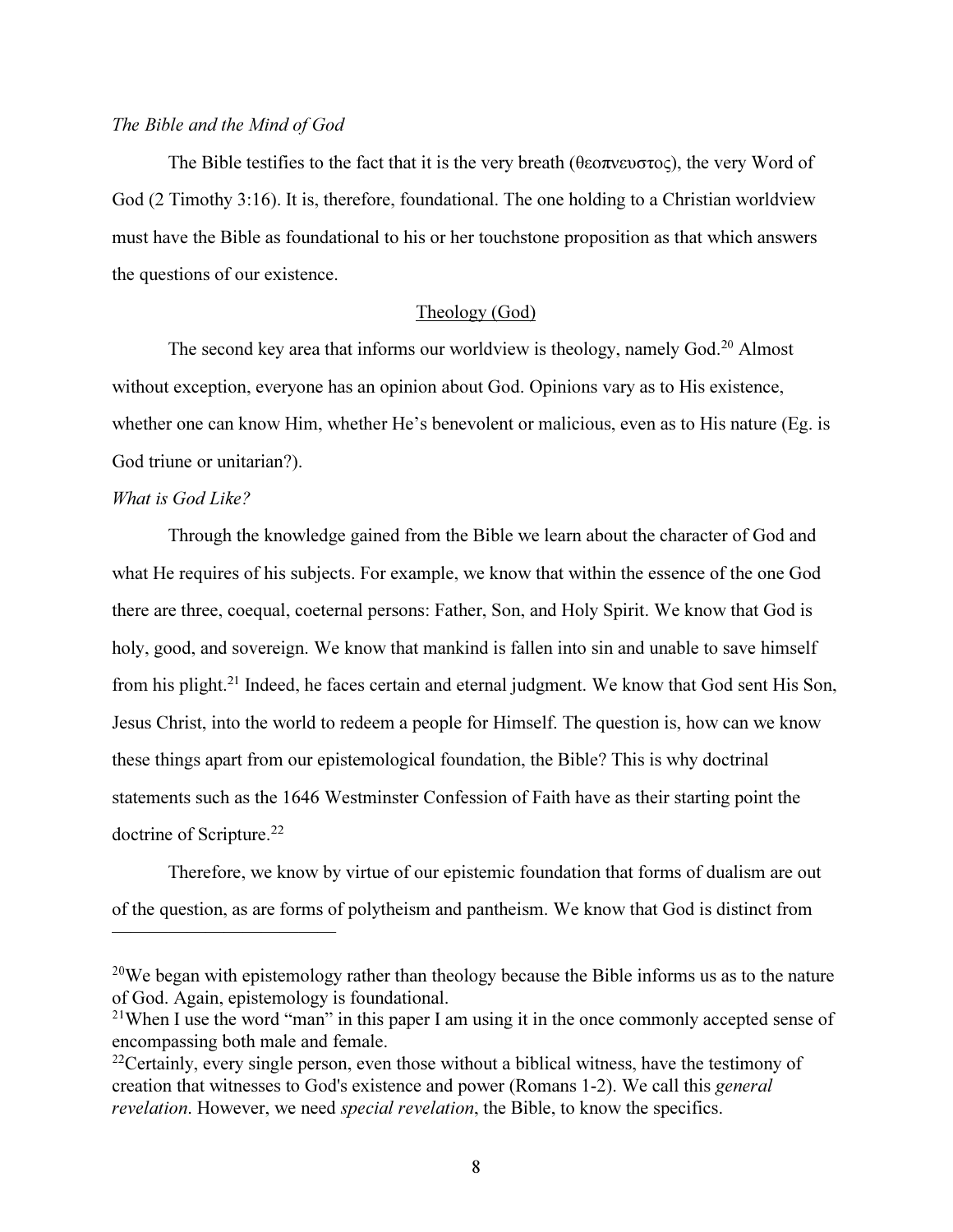His creation, that He loves and we can love Him. We know from Scripture that Jesus is God and Creator.<sup>23</sup> Everything that exists, that isn't God, was created by Him and depends upon Him for its very existence. If God were to cease to be, everything else would cease to be as well.

### Toward a Definition of God

Theologians have given various definitions of God based on Scripture. I find the

definition given in the Westminster Shorter Catechism sufficient in its brevity: "God is a spirit,

infinite, eternal, and unchangeable, in His being, wisdom, power, holiness, justice, goodness, and truth."

 It is noteworthy that the Bible doesn't seek to prove God's existence, but assumes the fact that He is. In fact, the Bible call those who deny His existence "fools" who "suppress the truth in unrighteousness."

18 For the wrath of God is revealed from heaven against all ungodliness and unrighteousness of men who suppress the truth in unrighteousness, 19 because that which is known about God is evident within them, for God made it evident to them. [Romans 1:18-19]

The word "suppress" in the original is κατεχόντων, a present active participle that paints a

picture of pushing down against an opposing force, such as a spring.<sup>24</sup>

#### Humanity (Man)

What is man? This is a rather simple yet profound question, one that the biblical authors

themselves ask:

————————————

17 What is man that You magnify him, and that You are concerned about him, 18 that You examine him every morning and try him every moment? [Job 7:17-18]

4 What is man that You take thought of him, and the son of man that You care for him? 5 Yet You have made him a little lower than God, and You crown him with glory and majesty! 6 You make him to rule over the works of Your hands; You have put all things under his feet . . . [Psalm 8:4–6]

<sup>&</sup>lt;sup>23</sup>John 1:1, 8:58; Philippians 2:10 (cf. Isaiah 45:23); Colossians 1:15-17; Titus 2:13; Hebrews 1:2, 8; Revelation 4:11.

<sup>&</sup>lt;sup>24</sup>Cf. Faithlife, LLC. "To Check  $\Leftrightarrow$  Hold down." Logos Bible Software, Computer software. Logos Bible Software Bible Sense Lexicon. Bellingham, WA: Faithlife, LLC, June 7, 2022. https://ref.ly/logos4/Senses?KeyId=ws.check+to+hold+down.v.01.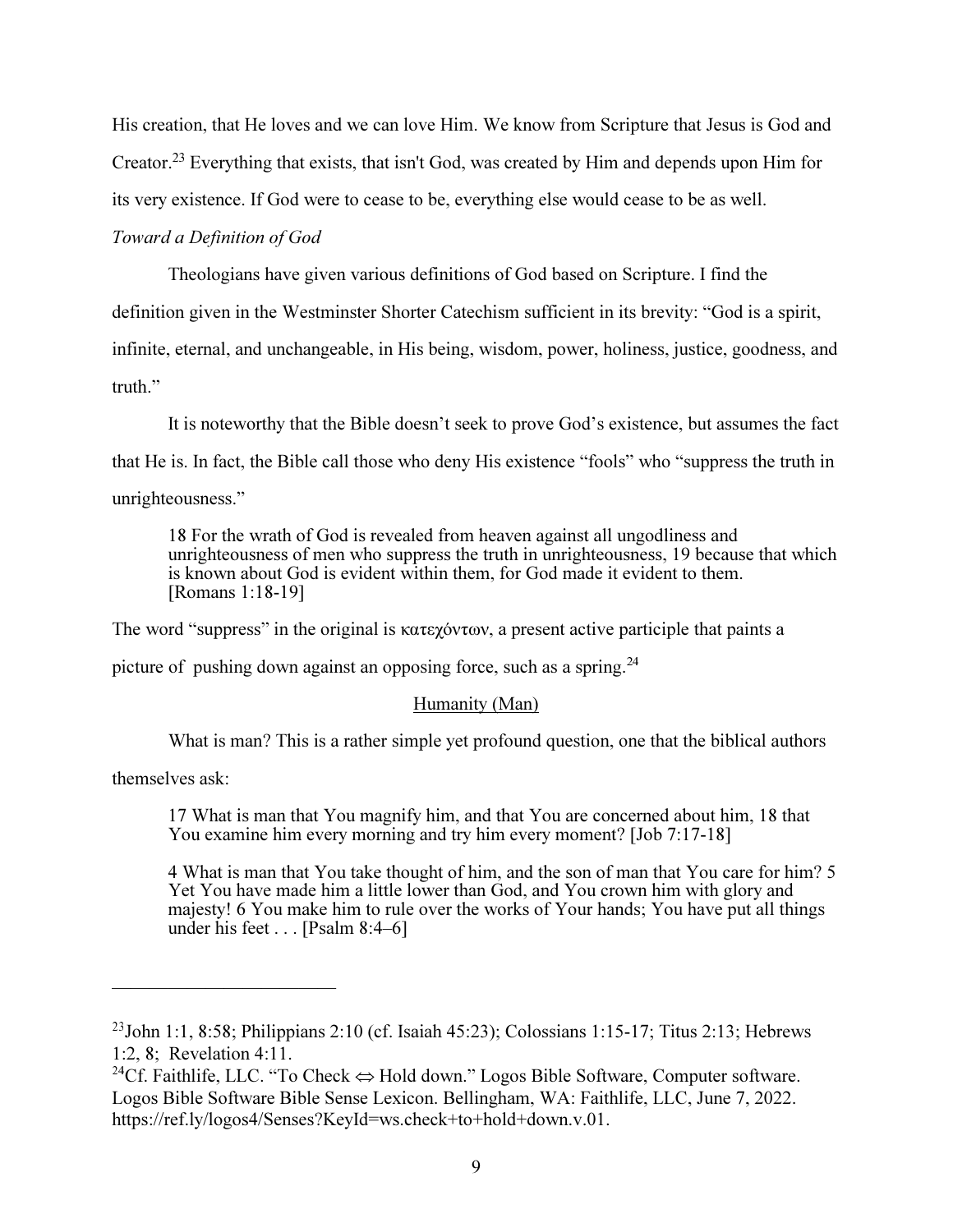The rank and file of mankind also ask questions pertaining to the existence of man:

- -Are we just the tallest on the evolutionary chart, or are we separate and unique?
- $\bullet$ Do humans possess moral freedom, or is biology destiny?
- $\bullet$ Do we have purpose?
- $\bullet$ Is our existence merely physical, or do we possess eternal souls?
- - Is the mind a by-product of the 3 pound organ that is our brain, or is there a distinction between the mind and the brain
- -Is there life after death?
- -Is there a final judgment?

# Darwinism and Equality

————————————

 I find it interesting that secularists constantly beat the drum of equality when they have no foundation for doing so. It seems to me that Darwinian evolution is quite contrary to equality. If you can't survive (survival of the fittest) you go to the back of the line. Moreover, Darwinism was at its inception racist. Consider the words of Thomas Huxley, known as Darwin's bulldog. Huxley was apparently a true bigot who used evolutionary theory to support racism:

No rational man, cognizant of the facts, believes that the average Negro is the equal, still less the superior, of the white man. . . . It is simply incredible [to think] that . . . he will be able to compete successfully with his bigger-brained and smaller-jawed rival, in a contest which is to be carried on by thoughts and not by bites.<sup>25</sup>

Huxley was echoing his mentor, Charles Darwin, who reportedly said: "At some future period, not very distant as measured by centuries, the civilized races of man will almost certainly exterminate and replace the savage races throughout the world."<sup>26</sup> We could include the tireless

work of Margaret Sanger, whose racist eugenics against blacks formed the back-bone of Planned

Parenthood and abortion on demand.<sup>27</sup> Sanger wrote, "We do not want word to go out that we

want to exterminate the Negro population, and the minister is the man who can straighten out

that idea if it ever occurs to any of their more rebellious members."<sup>28</sup> Her ambitions were

<sup>&</sup>lt;sup>25</sup>Thomas H. Huxley, *Lay Sermons, Addresses and Reviews* (New York: Appleton, 1871), 20. <sup>26</sup>Charles Darwin, "Letter from Charles Darwin to W. Graham, 3 July 1881," Life and Letters of Charles Darwin, 1:318. Cited in Gertrude Himmelfarb, Darwin and the Darwinian Revolution, (London: Chatto & Windus, 1959, 343.

 $^{27}$ I bring up these anecdotes to demonstrate that the Darwinian worldview naturally allows for racism and eugenics, and has no base upon which to judge such things as immoral. <sup>28</sup>Arina Grossu, "Margaret Sanger, Racist Eugenicist Extraordinaire," Washington Times,

accessed June 13, 2022. https://m.washingtontimes.com/news/2014/may/5/grossu-margaretsanger-eugenicist/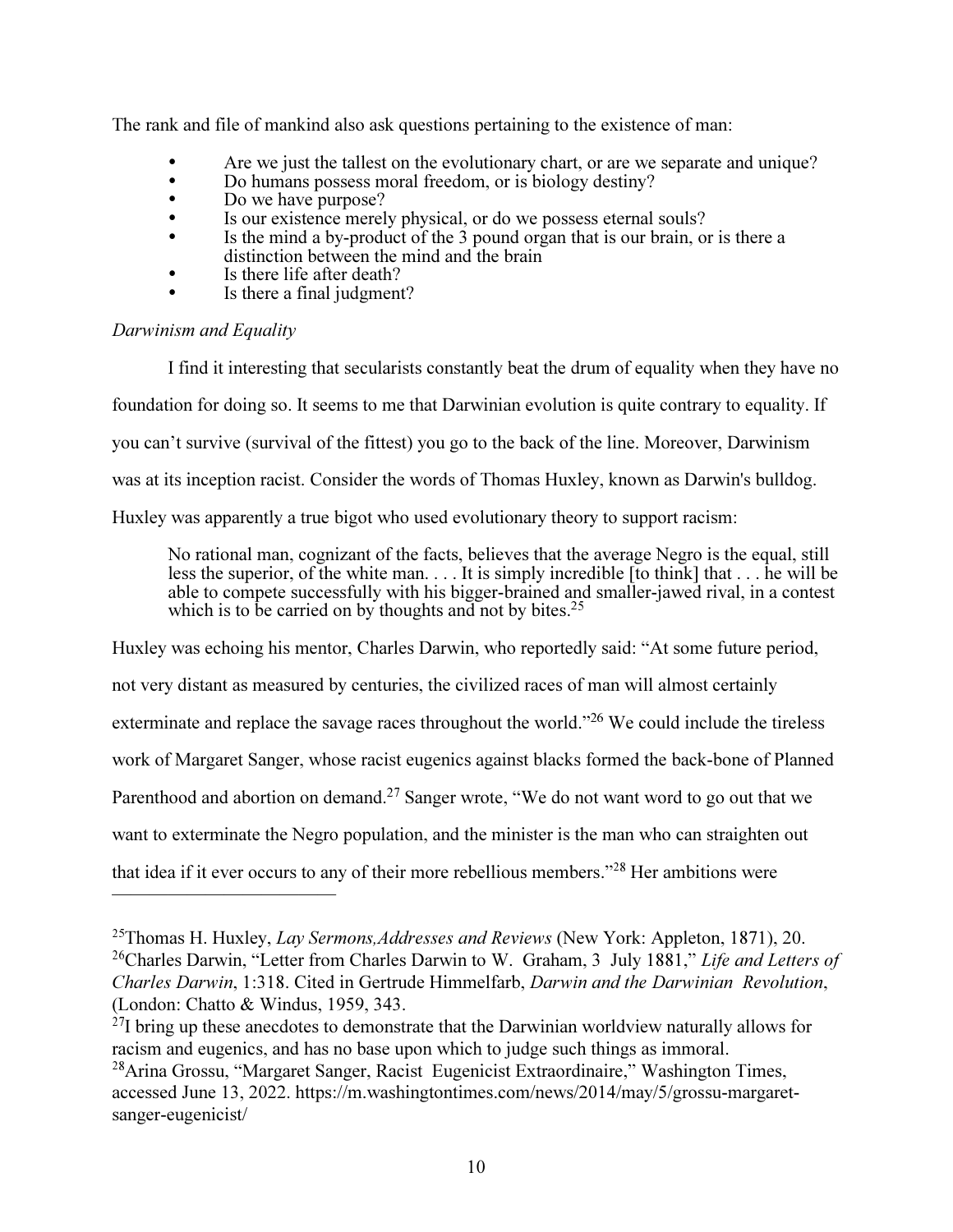realized. For example, a recent report demonstrated that in New York City alone more black babies were aborted than with born.<sup>29</sup> Nearly 80 percent of Planned Parenthood's surgical abortion facilities are located within walking distance of minority communities.<sup>30</sup>

### Imagine

————————————

 A recent New Year's Eve celebration featured the John Lennon song, "Imagine" (a song that has been championed as a new American national anthem).

> I Imagine there's no heaven It's easy if you try No hell below us Above us only sky Imagine all the people Living for today. . .

> Imagine there's no countries It isn't hard to do Nothing to kill or die for And no religion, too Imagine all the people Living life in peace ...

You may say I'm a dreamer But I'm not the only one I hope someday you'll join us And the world will be as one

Imagine no possessions I wonder if you can No need for greed or hunger A brotherhood of man Imagine all the people Sharing all the world . . .

You may say I'm a dreamer But I'm not the only one I hope someday you'll join us And the world will live as one

<sup>29</sup>Carole Novielli, "Tragic report: More Black Babies are Aborted in New York City Than are Born," Live Action News, accessed June 13, 2022. https://www.liveaction.org/news/blackbabies-aborted-new-york-city-born/

<sup>&</sup>lt;sup>30</sup>Arina Grossu, "Margaret Sanger, Racist Eugenicist Extraordinaire," Washington Times, accessed June 13, 2022. https://m.washingtontimes.com/news/2014/may/5/grossu-margaretsanger-eugenicist/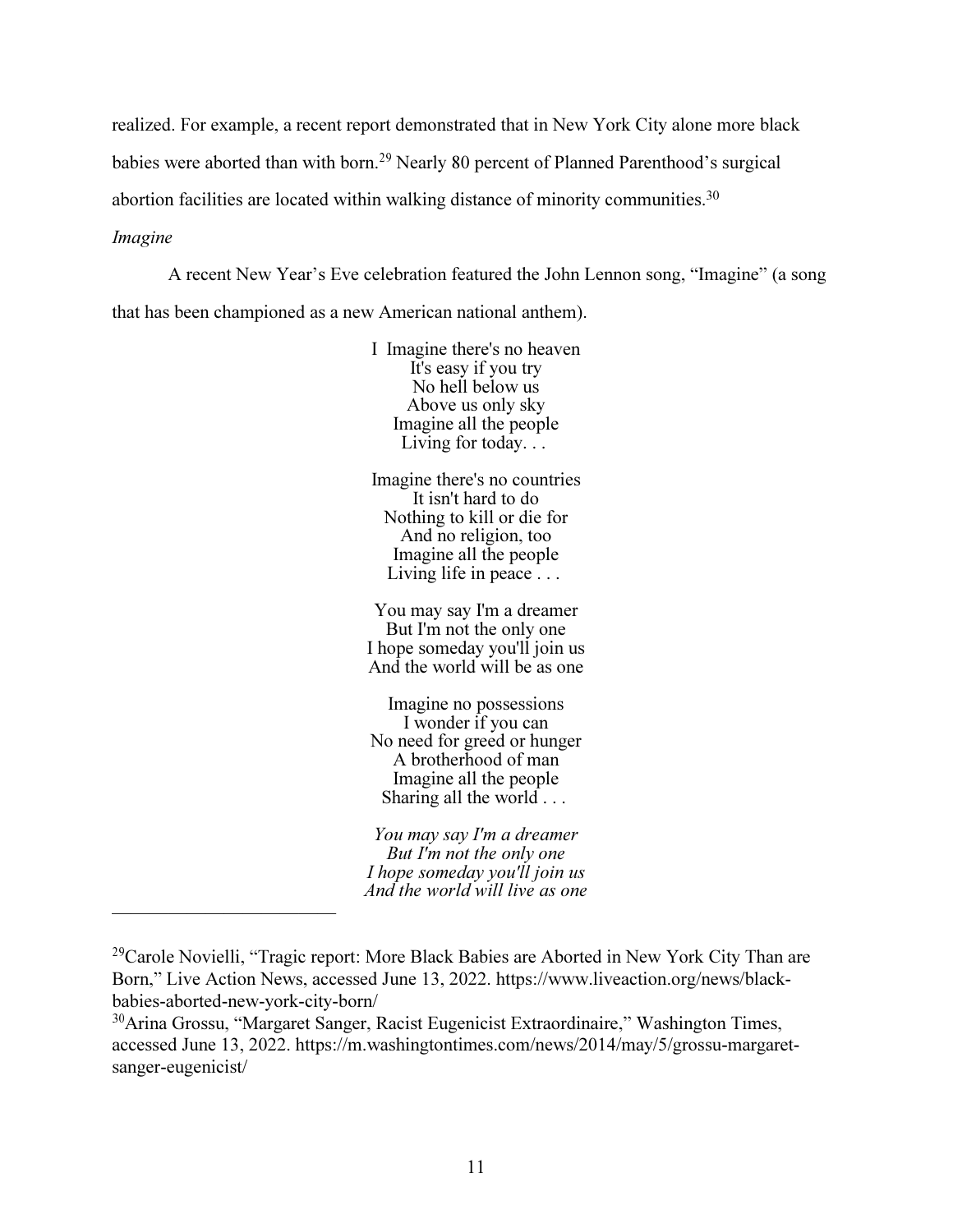This seems to be where the West is moving. Imagine a world without God, a world of socialism, a world of predefined equality, the brotherhood of man. This effectively becomes his deification. Yet, the world at large must borrow from the Christian worldview in order to make sense of life.<sup>31</sup> Man is unique with special dignity and purpose. Only man can think about what he thinks about, the ability to self-reflect and reflect upon that self-reflection.

#### A Trip to the Zoo

 I'm always amazed at a trip to the zoo. What a testimony of the wonderful omnipotence of our Creator. The vast variety of the animals, some humorous, some beautiful, others less so. Then I look a the people walking around. What a testimony to the nature of man! Man who toils at various jobs, has hobbies, love of family. Man who can design skyscrapers and write great works of music, not to mention the accomplishments of the computer age. We have the animal creation and man, with no intervening species. Mankind stands light years apart from the most intelligent of animals, be it a pigs or chimps. Yes, we are unique with special dignity and purpose.

#### One Race: Humanity

————————————

 And that's true for all people regardless of what they look like; they are created in God's image. Meanwhile we live in a culture that has rebelled from that unifying truth. We are a divided people, divided by race and special interests. Of race and ethnicity, the National Geographic wrote this:

"Race" is usually associated with biology and linked with physical characteristics such as skin color or hair texture. "Ethnicity" is linked with cultural expression and identification. However, both are social constructs.  $\frac{32}{32}$ 

We have one unifying race and that's humanity created in the *imago Dei*:

26 Then God said, "Let Us make man in Our image, according to Our likeness; and let them rule over the fish of the sea and over the birds of the sky and over the cattle and over all the earth, and over every creeping thing that creeps on the earth." 27 God created

<sup>&</sup>lt;sup>31</sup>I'm reminded of the oft-quoted phrase by the late apologist Dr. Greg Bahnsen, that the proof of Christianity is the impossibility of the contrary.

<sup>&</sup>lt;sup>32</sup>Erin Blakemore, "Race and Ethnicity: How Are They Different?," National Geographic, accessed June 8, 2022. https://www.nationalgeographic.com/culture/article/race-ethnicity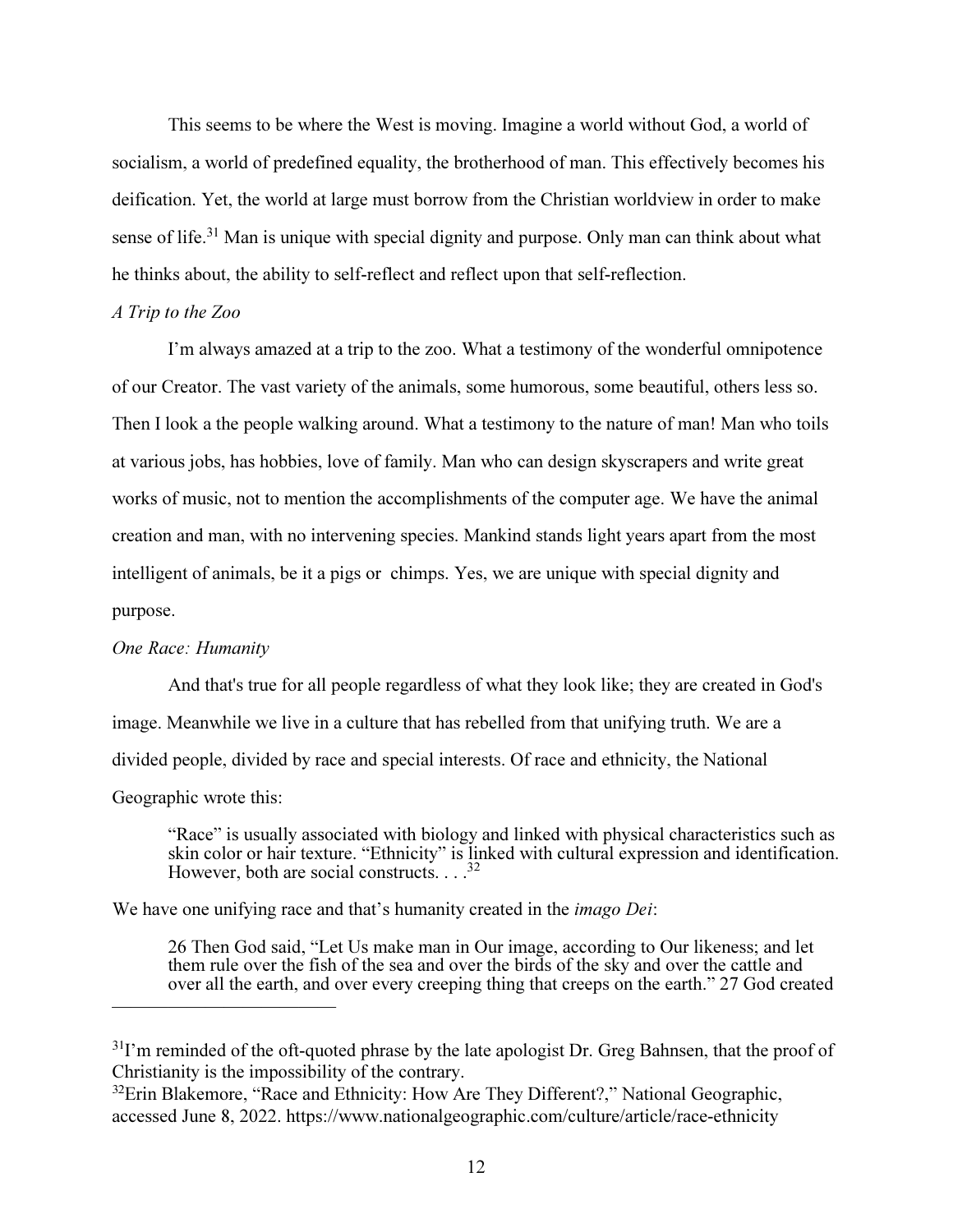man in His own image, in the image of God He created him; male and female He created them. 28 God blessed them; and God said to them, "Be fruitful and multiply, and fill the earth, and subdue it; and rule over the fish of the sea and over the birds of the sky and over every living thing that moves on the earth." [Genesis 1:26-28]

Acts 17:26-28 similarly reads:

26 And He made from one man every nation of mankind to live on all the face of the earth, having determined their appointed times and the boundaries of their habitation, 27 that they would seek God, if perhaps they might grope for Him and find Him, though He is not far from each one of us; 28 for in Him we live and move and exist, as even some of your own poets have said, "For we also are His children."

All people have inherent worth and dignity. We are all equal (and united) in the sight of God.

The departure from this basic fact of a Christian worldview only serves to tear us apart.

We also learn from the Bible that which is borne out in our experience, that evil exists—

not only around us, but in us. Man is an enigma, as Blaise Pascal observed:

What a chimaera then is man, what a novelty, what a monster, what chaos, what a subject of contradiction, what a prodigy! Judge of all things, yet an imbecile earthworm; depository of truth, yet a sewer of uncertainty and error; pride and refuse of the universe. Who shall resolve this tangle?"<sup>33</sup>

That tangle was resolved by Jesus Christ.

#### Reality (Metaphysics)

The fourth area we want to look at is reality, or metaphysics. By this we mean *ultimate* 

reality.<sup>34</sup> Nash outlines some of the relevant questions that fit within this category:

What is the relationship between God and the universe? Is the existence of the universe a brute fact? Is the universe eternal? Did an eternal, personal, omnipotent God create the world? Are God and the world coeternal and interdependent? Is the world best understood in a mechanistic (that is, nonpurposeful) way? Or is there a purpose in the universe? What is the ultimate nature of the universe? Is the cosmos ultimately material or spiritual or something else? Is the universe a self-enclosed system in the sense that everything that happens is caused by (and thus explained by) other events within the system? Or can a supernatural reality (a being beyond the natural order) act causally within nature? Are miracles possible?<sup>35</sup>

<sup>&</sup>lt;sup>33</sup>Blaise Pascal, *Pensées*.

 $34$ Compare the three transcendentals of goodness, truth, and beauty.

 $35$ Nash, 28.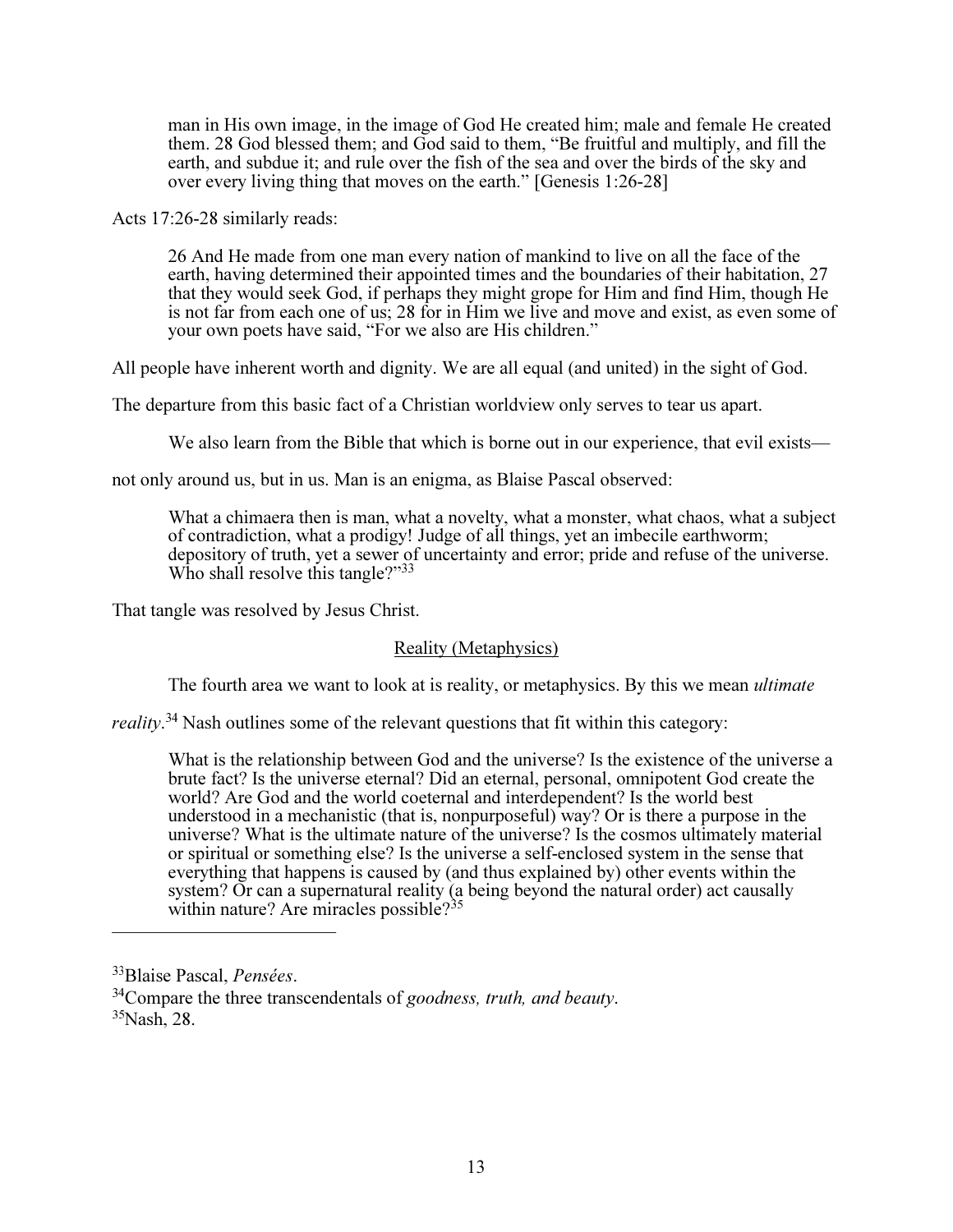Most people take these issues for granted. To put them in the form of two questions: "What is the foundational reality that informs what people think about those things?" "What worldview best answers those questions?"

#### Nietzsche

 The Bible answers metaphysical questions much differently than will naturalism, science divorced from God. As for the latter, the 19th century German philosopher, Friedrich Nietzsche, wrote that, "God is Dead; but given the way of men, there may still be caves for thousands of years in which his shadow will be shown. And we—we still have to vanquish his shadow, too."<sup>36</sup> Nietzsche was claiming that God has been effectively nullified, but there are always going to be superstitious people who will attempt to keep the empty shadow alive, a shadow that must be done away with as well. This is what we see in the post-Christian West and a reason why it is essential that the church of Jesus Christ be trained to think in worldview terms with the Bible as the foundational axiom.

#### Purpose?

————————————

 Does life have any ultimate purpose, any eternal, absolute purpose? It seems to me that consistent naturalism relegates itself into the realm of hedonistic nihilism. I see that regress as logically consistent. Albert Camus wrote in this regard: "If we believe in nothing, if nothing has any meaning and if we can affirm no values whatsoever, then everything is possible and nothing has any importance."<sup>37</sup> Similarly, Helga Kuhse and Peter Singer, in *Bioethics: An Anthology*, write, "Since Darwin, we know that we do not exist for any purpose."<sup>38</sup> Such is the dilemma of our existence apart from the revelation of God in the Bible.

 From God's first act of creation to the consummation of all things, from Genesis to Revelation, the Bible is teleological. Man, created in the image of God, has inherent worth and

 $36$ Freidrich Nietzsche, *The Gay Science* (Cambridge: Cambridge University Press, 2001), 108.  $37$ Albert Camus, *The Rebel* (New York: Vintage Books, 1984), 5.

 $38$ Helga Kuhse and Peter Singer, eds., *Bioethics: An Anthology* (Oxford: Blackwell, 2001), 4.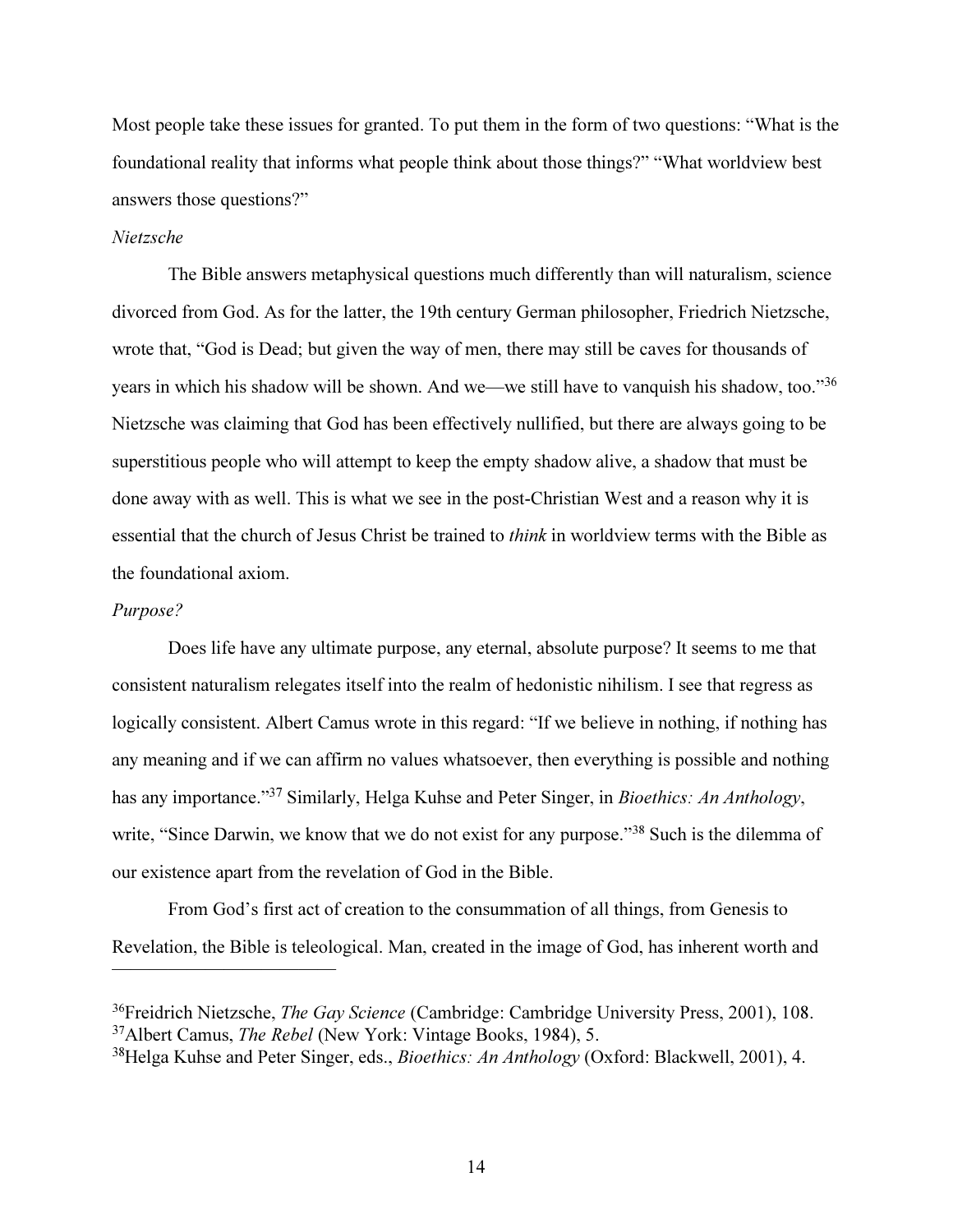dignity—marred by sin, to be sure. But even with that, there's hope. In Jesus Christ that which is lost has been restored—already, and not-yet.<sup>39</sup>

### Morality (Ethics)

 There are many questions that arise in connection with morality. For example, are there absolute ethics, those things that are wrong everywhere for all time, or are ethics relative, related to time and culture? Does evil exist, or is moral goodness an evolutionary by-product? To affirm any form of evolutionary relativism is to necessarily divorce morality from an ontological reality. In contrast, the Christian worldview offers an objective standard for morality:

According to the Christian worldview, God is the ground of the laws that govern the physical universe and that make possible the order of the cosmos. God is also the ground of the moral laws that ought to govern human behavior and that make possible order between humans and within humans.<sup>40</sup>

#### No Basis for Evil Apart from God

Furthermore, I see no basis for the existence of evil apart from an absolute Good, namely

God. After all, who's to say that the torture of children is immoral if there is no absolute,

ontological standard by which to judge? To draw from a recent example of history, who's to say

that the leaders of Nazi Germany were immoral apart from the existence of God? From a

naturalistic perspective, who's to say that we won't evolve back to that? What moral standard

does evolution, or culture for that matter, operate upon? I'm afraid that apart from God all we are

left with is the sentiment expressed by the late novelist Blaise Cendrars:

What are you looking for? There is no Truth. There's only action, action obeying a million different impulses, ephemeral action, action subjected to every possible and imaginable contingency and contradiction, Life. Life is crime, theft, jealousy, hunger, lies, disgust,stupidity, sickness, volcanic eruptions, earthquakes, piles of corpses. What can you do about it, my poor friend?<sup>41</sup>

<sup>39</sup>Cf. 1 Corinthians 15:54-48; Revelation 22:1-4.

 $40$ Nash, 41.

<sup>41</sup>Blaise Cendrars, "Moravigine Quotes" accessed June 8, 2022. https://www.goodreads.com/work/quotes/1454478-moravagine.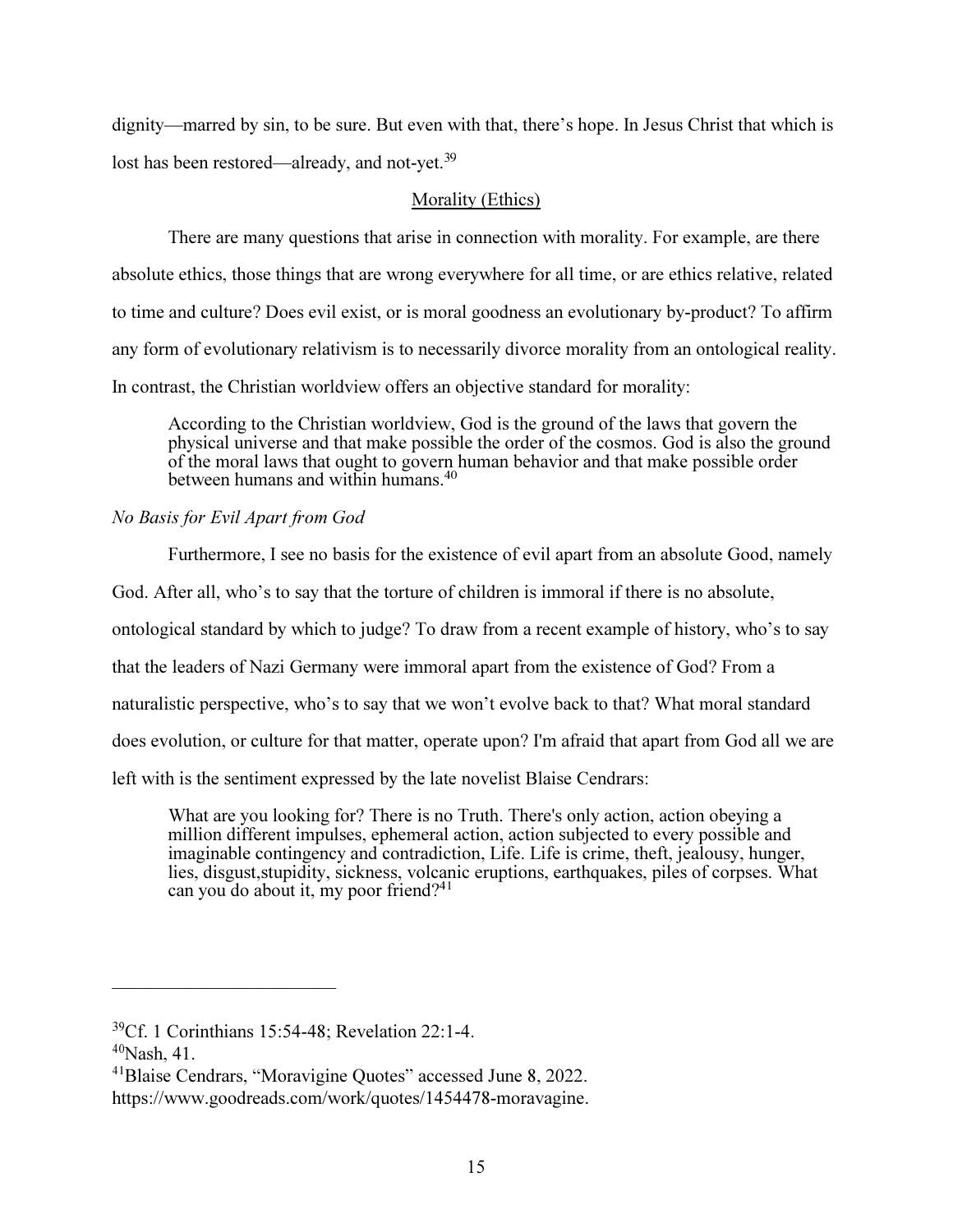#### As Long as it Doesn't Hurt Anyone . . .

 The dominant philosophy of our culture seems to be that which follows the utilitarian "do no harm" ethic of John Stuart Mill. According to this principle, people should be free to act however they want, so long as their actions cause no harm to someone else. The issue runs much deeper, however. How do we define "freedom"—or "harm" for that matter? This principle does not bode well within the animal kingdom. What makes man any different?

#### Written on Their Hearts

 The fact is that there's a universal understanding among people that some things are immoral. Even the atheist is perturbed if you snag his theater seat while he steps out for popcorn.<sup>42</sup> The lion doesn't cry foul when a pack of hyenas steal his capture! As I'm fond of saying, everyone draws the line somewhere. The question is where do you draw it, and why.

 The Bible (remember our touchstone proposition) answers the question of ontological ethics and why man is universally offended at crimes like murder and theft. There is a law written on each person's heart by virtue of being created in the image and likeness of God.

14 So, when Gentiles, who do not have the law, instinctively do what the law demands, they are a law to themselves even though they do not have the law. 15 They show that the work of the law is written on their hearts. Their consciences confirm this. Their competing thoughts will either accuse or excuse them. [Romans  $2:14-15$ ]<sup>43</sup>

#### Conclusion

 Pascal also wrote that, "Men despise religion. They hate it and are afraid it may be true. The cure for this is first to show that religion is not contrary to reason, but worthy of reverence and respect."<sup>44</sup> Christianity is not contrary to reason, far from it. Christianity establishes the basis for reason—and for real peace. St. Augustine, in his *Confessions*, noted that "God made us for Himself and our hearts are restless until they find rest in Him." We who believe in Jesus Christ have entered that rest (Hebrews 4:3).

 $42$ Compare the modern social justice movement which pontificates about justice while affirming no base upon which to ground it.

<sup>&</sup>lt;sup>43</sup>The Holy Bible: Holman Christian Standard Version. Nashville: Holman Bible Publishers, 2009.

<sup>&</sup>lt;sup>44</sup>Blaise Pascal, *Pensées*.